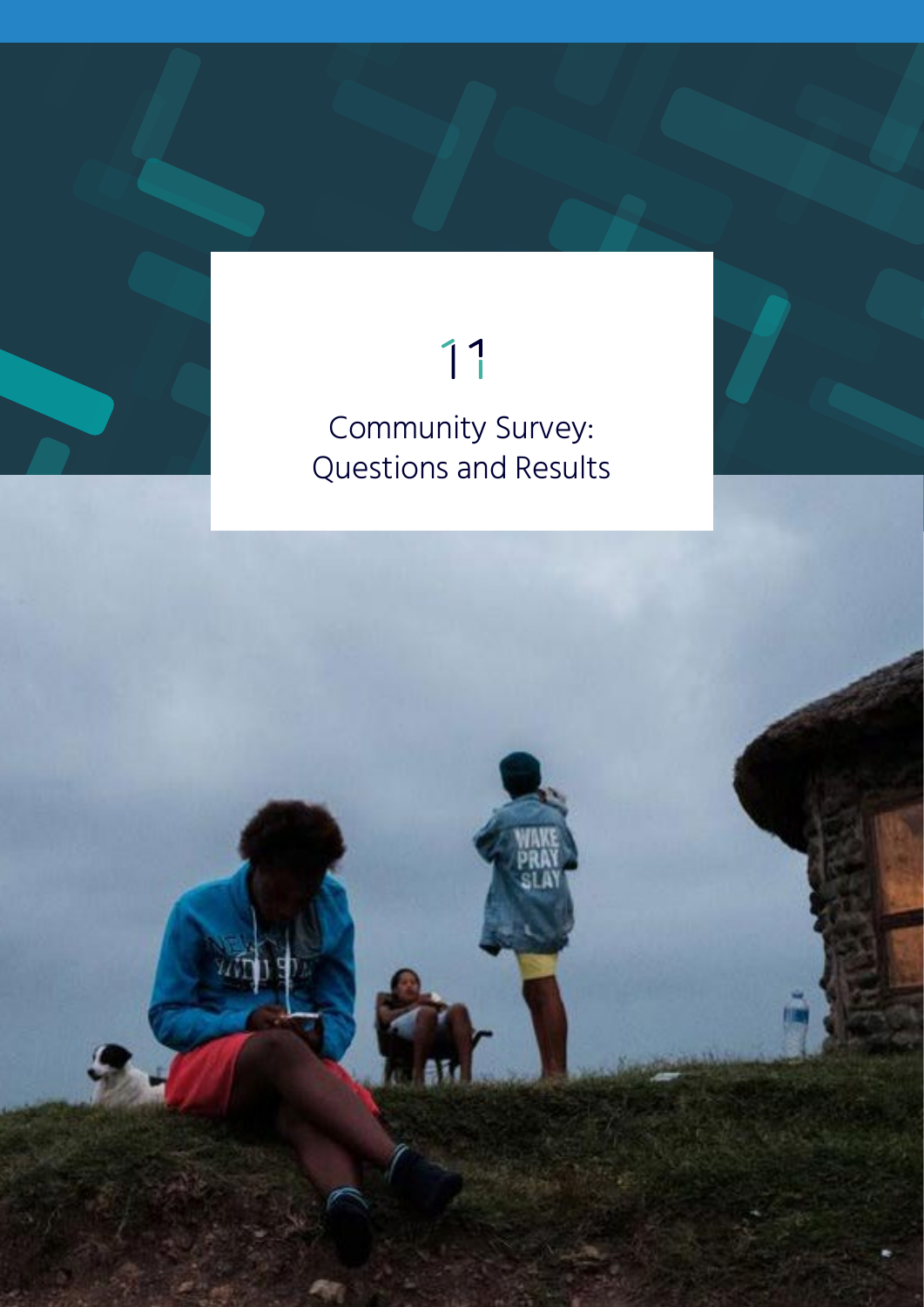# Community Survey: Questions and Results

In early 2018, the Internet Society conducted a global survey to gather qualitative and quantitative data from stakeholders, experts, and Internet users around the world. The survey was designed by the Global Internet Report project team based on key trends identified in the literature review .

In total, 1550 survey responses were submitted, and approximately 73% of respondents self-identified as Internet Society members. 27% of the respondents were from Latin America, with roughly the same number from Africa and Asia Pacific respectively (21%). 12% of the respondents were from North America and 16% from Europe.

These findings from the survey fed into the project team's Phase II analysis.

## Survey Questions

#### Part 1

- 1.1 The ability to connect: All Internet users, wherever where they live, should be able to connect to any other point to keep the Internet as a platform for innovation, creativity and economic opportunity.
	- ॰ Q: Do you feel that you can connect to anyone and anywhere on the Internet?
- 1.2 The ability to speak: For the Internet to work as a medium for self-expression, users need to feel they can speak freely and collaborate without restriction. Private, secure and – when appropriate – anonymous communications let us express ourselves safely and securely.
	- ॰ Q: Do you feel that you can express yourself online in a safe and secure manner?
- 1.3 The ability to innovate: The Internet was built on open connectivity and standards development. To keep it developing, so everyone can use it to innovate, we all need to be able to develop and distribute new applications and services on it.
	- ॰ Q: Do you feel you can develop new applications and services, without governmental or private sector restrictions?
- 1.4 The ability to share: The Internet enables sharing, learning and collaboration based on fair use, and the freedom to develop and use open source software.
	- ॰ Q: Do you feel that you can fully share and collaborate online?
- 1.5 The ability to choose: User choice in competitive communications markets brings better, cheaper, and more varied and innovative services. Being able to choose communication and service providers lets users control their Internet experience.
	- ॰ Q: Do you feel that you can choose between Internet services?
- 1.6 The ability to trust: Our abilities to connect, speak, innovate, share and choose all depend on trust. For us to trust Internet networks, applications and services, we need them to be secure, reliable and stable.
	- ॰ Q: Do you feel that you can trust applications and services online?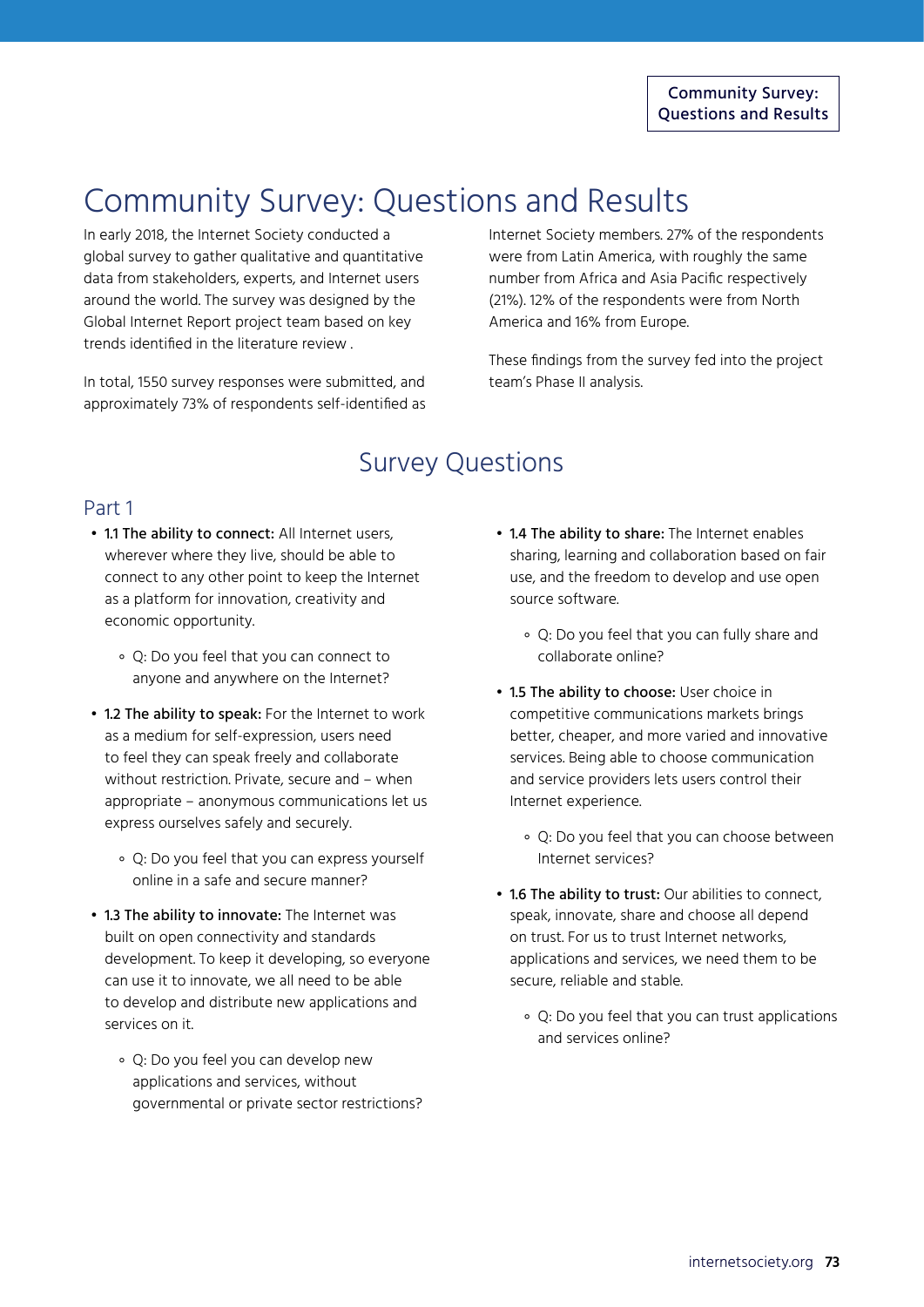#### Part 2

- Is there a trend of consolidation in the Internet Economy, as described above?
- If you agree there is a trend of Internet consolidation, do you think it is more visible in certain countries or regions, or is it a global trend?
- Looking just at your region, do users find their app and service choices to be limited?
- Have you noticed the larger players in the Internet economy increasingly influencing standardization for networking, technology, software and interoperability?
- Have you observed any concentration of network traffic or Internet architecture?
- Are there any efforts in your country/region to address concerns about market dominance in the Internet economy?
- Do you think consolidation is a problem, and, if so, what should be done about it?
- Over the next five years, do you expect consolidation to significantly shape the evolution of the Internet's technology and networks? (For example, by limiting the choices you have for

which operators to use for gaining broadband access)

- Over the next five years, is consolidation likely to significantly impact the scale and severity of cyber attacks and crime? (For example, by facilitating the development of malware to quickly spread viruses on commonly used platforms or browsers)
- In the next five years, is consolidation likely to impact online freedoms and rights? (For example, by enabling surveillance or censorship, or alternatively by making it easier for people to communicate and connect?)
- In the next five years, is consolidation likely to significantly impact national, regional or global digital divides? (For example, by bringing more or fewer people online, or by affecting the ways they can use the Internet?)
- Over the next five years, is consolidation likely to trigger a response in government policy and regulation? (For example, through regulation that aims to limit larger Internet companies from acquiring startups if the result is reduced competition)

## Survey Results

Visit <https://future.internetsociety.org/2019/community-survey-questions-and-results/> to see the survey results.